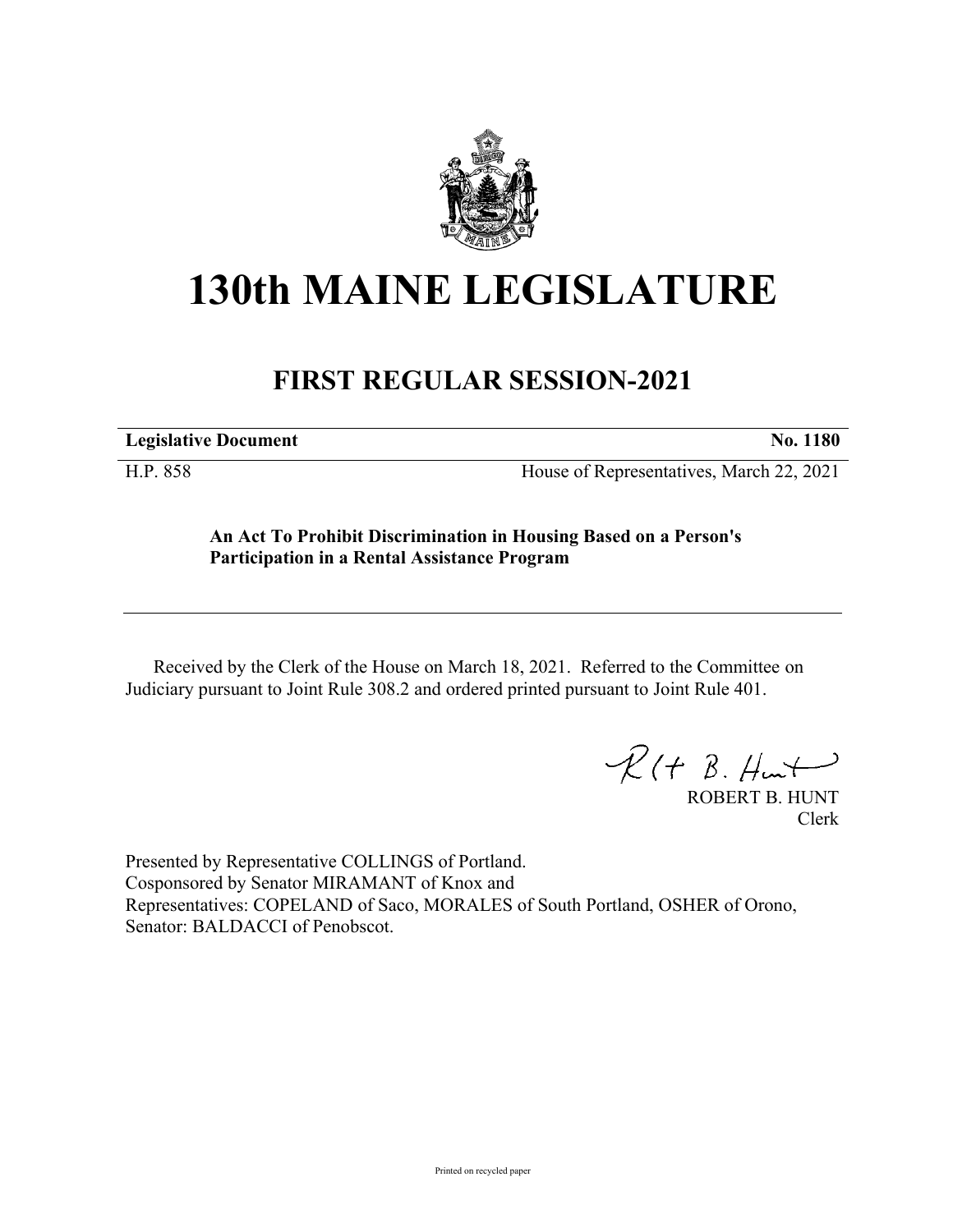| $\mathbf{1}$   | Be it enacted by the People of the State of Maine as follows:                                 |
|----------------|-----------------------------------------------------------------------------------------------|
| $\overline{2}$ | <b>Sec. 1. 5 MRSA §4581-A, sub-§3, ¶B, as enacted by PL 2011, c. 613, §11 and</b>             |
| 3              | affected by §29, is amended to read:                                                          |
| 4              | B. Discriminate in the granting of financial assistance, or in the terms, conditions or       |
| 5              | privileges relating to obtaining or the use of any financial assistance, against any          |
| 6              | applicant because of race or color, sex, sexual orientation, physical or mental disability,   |
| $\tau$         | religion, ancestry, national origin or familial status; or                                    |
| $\,$ $\,$      | Sec. 2. 5 MRSA §4581-A, sub-§4, as enacted by PL 2011, c. 613, §11 and affected               |
| 9              | by §29, is amended to read:                                                                   |
| 10             | 4. Receipt of public assistance. For any person furnishing rental premises or public          |
| 11             | accommodations to refuse to rent or impose different terms of tenancy to any individual       |
| 12             | who is a recipient of federal, state or local public assistance, including medical assistance |
| 13             | and housing subsidies, primarily because of the individual's status as recipient-; or         |
| 14             | Sec. 3. 5 MRSA §4581-A, sub-§5 is enacted to read:                                            |
| 15             | 5. Discrimination based on source of income. For any owner, lessee, sublessee,                |
| 16             | managing agent or other person having the right to sell or rent or manage a housing           |
| 17             | accommodation, or any agent of these, to:                                                     |
| 18             | A. Refuse to rent or negotiate for the rental of, or otherwise make unavailable or deny,      |
| 19             | a dwelling to any person because the person's source of income is a public assistance         |
| 20             | program or because of the requirements of any program providing the source of                 |
| 21             | income; or                                                                                    |
| 22             | B. Refuse to participate in or comply with any federal, state or local requirements of a      |
| 23             | tenant-based rental assistance program.                                                       |
| 24             | (1) Refusing to participate or comply with any federal, state or local requirements           |
| 25             | of a tenant-based rental assistance program includes, but is not limited to, the              |
| 26             | following:                                                                                    |
| 27             | (a) Refusing to allow inspections of a dwelling by the public housing authority               |
| 28             | or other entity administering a tenant-based rental assistance program;                       |
| 29             | (b) Refusing to make reasonable repairs necessary for the dwelling to meet                    |
| 30             | the housing quality standards of the tenant-based rental assistance program.                  |
| 31             | Repairs are considered reasonable if they do not substantially alter or change                |
| 32             | the housing unit or do not require repairs substantially different from those that            |
| 33             | would be required to bring the rental until into compliance with the implied                  |
| 34             | warranty of fitness for habitation as described in Title 14, section 6021 or local            |
| 35             | building or housing codes applicable for new construction;                                    |
| 36             | (c) Refusing to complete any paperwork required by the rental assistance                      |
| 37             | program; and                                                                                  |
| 38             | (d) Refusing to provide information required by the public housing authority                  |
| 39             | or other entity administering the source of income or tenant-based rental                     |
| 40             | assistance program.                                                                           |